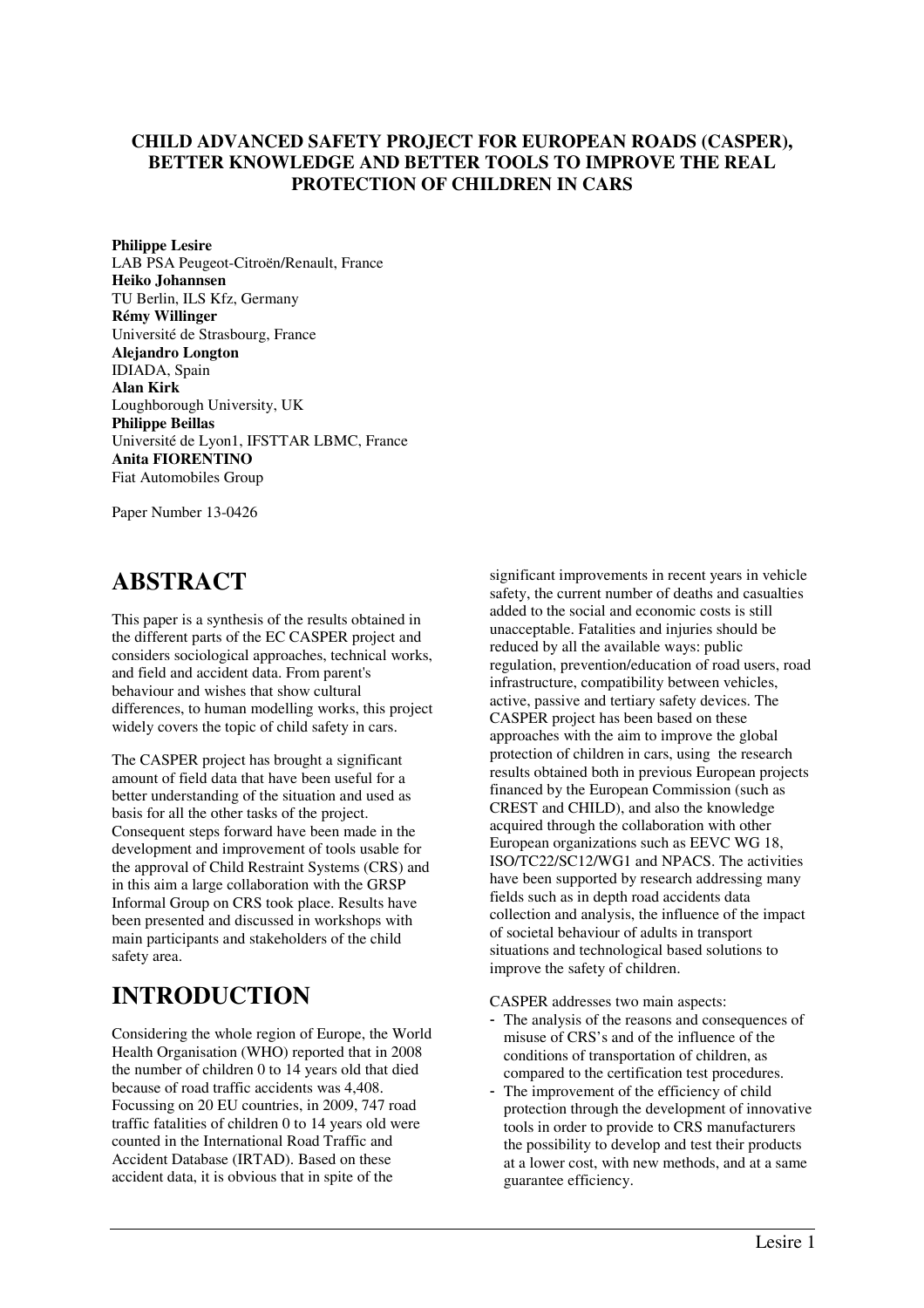The first point has been treated in reports on the conditions of use of CRS and related consequences in accidents. They include messages to be forwarded through information campaigns. Positive effects on the protection of children derived from these reports could be seen in a short time. This would solve a large part of the issue of child occupant safety. The improvement of the behaviour of dummies, associated to new sensors, as well as dummies and child human numerical models are necessary to propose improved test procedures, based on road reality issues. Here, the effect on the protection of children will be realised in the longer term but complementary to the improvement of rate of correct use of children.

The project has mobilised a large part of the European scientific and business expertise in the field of passive safety related to children: 7 European countries are involved, with 15 partners who have a long experience in child safety with complementary profiles. The consortium of CASPER did not involve any CRS manufacturer as the preferred solution was to disseminate results in existing working groups in which a large number of CRS suppliers are involved, to organize regular workshops and to disseminate results in international conferences.

# **ORGANISATION OF THE WORK**

The work plan of the CASPER project is to use as much as possible existing data related to injuries of children and to collect the missing information, which can help to find reliable solutions for improved protection of children in road accidents. Dummy modifications and modelling, creation of tools of new generation such as human models, analyse the possible solutions both on the side of vehicles and CRS. For this, the work has been organized around five technical work packages (WPs) with specific objectives and deliverables.

WP1 has been considering the protection of children based on the use of crash test dummies. First at the hardware level (enhancement of biofidelity, improvement of measurement capabilities), with the aim of proposing new protection criteria usable in test procedures for the evaluation of CRS performance. Secondly with the completion of the Q series FEM models family.

WP2 has defined, developed and validated child human body segments corresponding to 5 different sizes (ages). Whole-body child human models have been created by assembling the previously described body segments, although the validation process needs to be continued.

WP3 aimed to understand the travelling conditions of children in cars and the main issues in terms of

lack of protection in accidents. A large amount of field and accident data have been collected and analysed. The results have been used as the basis of determining the issues to be solved, and to highlight priorities for the actions to be taken for a rapid improvement of the situation. They have led to proposed evolutions of child dummies and the definition of human models characteristics.

WP4 has evaluated possible solutions based on the real traveling conditions of children, the previous information and enforcement campaigns. It has also defined possible actions of communication and education, and evaluated the proposals of test procedures for a new regulation of CRS approval.

WP5 has been organizing the dissemination and the exploitation of the project results as well as networking with other organisations involved in the field of child protection in road transport such as the GRSP informal group on CRS, in charge of writing a new text for CRS approval.

# **RESULTS**

As CASPER has been considering child safety issues with a global approach, it has been necessary to base all research activities on field data in the different areas of car child safety. For this, data from previous projects and results available in the literature were used, and they were completed with the collection of data specific to the different task topics. For some studies, existing collection methodology used in the past have been adapted, in some other areas, such as a sociological approach, it has been necessary to set up the methodology, and to validate it before starting to collect data. The data collected were mainly focussed around two topics: accident data (from different types and sources) and misuse data (descriptive, quantitative, etc.). Each set of data have been analysed and results are reported in public deliverables.

# **ACCIDENT DATA**

One of the priorities of this task was to make a status point on child fatalities in cars [1]. Then in depth investigations of accident cases (fatal or not) were necessary to provide accident cases for the establishment of injury criteria using car passenger accidents [2] and other accident types [3].

# **Report on fatality studies**

According to WHO, an estimated 122,571 children in the age group of 0 to 14 years old died because of road traffic accidents in 2008. This represents 1.3% of children dying before the age of 15 and approximately 10% of road traffic accident fatalities world-wide. In these figures all kinds of transport modes and pedestrians are included. For some countries no data exist, and for many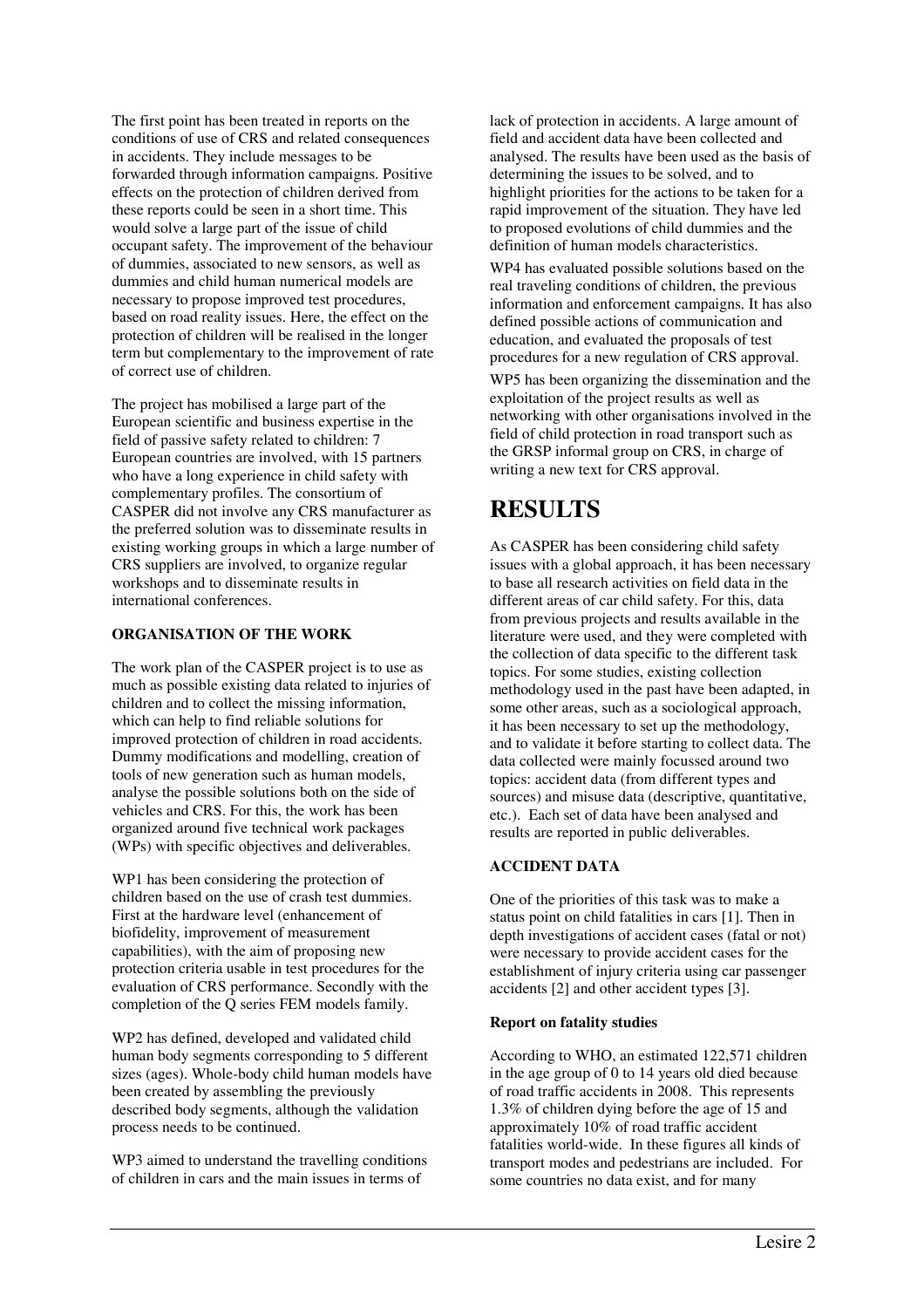countries underreporting is known, thus the WHO includes some best estimates. The database screening and literature review shows clear limitations referring to the focus on children fatalities as car passengers. No current numbers on child fatalities as car passengers for the whole world can be found in published data from WHO or the IRTAD database. As a more detailed study was available for the French situation, CASPER has been looking at what could be the priorities to limit child in car fatalities, knowing that the study results are representative of the French situation but generalisation of results to other countries should be done with some caution. For frontal impact fatalities in France, the priority is to improve the quality of use of restraint systems. When the child is correctly restrained, very few fatal cases are observed in conditions similar to the frontal test of the current regulation. In side impact, the current level of protection does not seem sufficient, the level of intrusion and the direct impacts with intruding objects are important for children on the struck side. For roll-overs the priority is to protect children from being ejected from the car and from projection inside of the car. The rate of correctly restrained children in this type of fatal accident is very low in France, which indicates that existing systems when correctly used could be preventing these fatalities. Rear impact remains rare in the French fatality study.

Looking now at European figures, and focussing on children from 0 to 13 years old, there are 392 fatalities recorded as car or taxi passengers in EU-23 for 2008, involved in 337 accidents. Just under one third were killed in single vehicle accidents, half in 2 vehicle accidents and one fifth in 3 or more vehicle accidents. Of the 2 vehicle accidents, 55% of fatalities are in accidents involving 2 cars, followed by 23% in accidents involving a heavy goods vehicle (HGV). Car passengers account for 44% of all child fatalities, closely followed by 37% for pedestrians. Child car passenger fatalities (0 to 13 years old) account for 1.1% of all road accident fatalities (37,265) in EU-23 for 2008 and 7% of all car passenger fatalities. Over a 10 year period the reduction in child car passenger fatalities is estimated to be 50% for the EU-19 countries with data available, higher than the improvement of 32% for all fatalities. For fatality rates by population, the EU-23 rate is 0.55 per 100,000. National level data in Europe has no information on restraint use and therefore, of course, no detail on misuse, which has been shown in detailed studies such as the CREST, CHILD and CASPER projects to have an effect on injury outcome. Large efforts are made in road accident investigation in the CASPER project as little detailed information is available to the level of detail required.

#### **Focussed car accidents in depth investigations**

Real world accident cases are collected to ensure that information on child kinematics, injury causation, injury criteria and CRS performance (including misuse where understood) is available to the project in order to support further activities in injury criteria, dummy/model development and the understanding of misuse. This has an implication for how the analysis should be interpreted as the database is not representative of the overall child car passenger crash population. However, the database does give an indication of which body regions are being injured in different CRS types or for different ages of children and gives insights into restraint conditions that lead to injury. The combined dataset, including the number of data available from the three EC child occupant safety projects (CREST, CHILD and CASPER) is one of the largest collections of in-depth road accident data focused on restrained child occupants. Overall there are 1301 restrained children in the combined database, 954 in frontal impacts, 341 in lateral impacts and 6 in rear impacts. Of these restrained children, 30% have a maximum abbreviated injury score (MAIS) of 3 or above. The consideration of misuse remains a challenge and the knowledge continues to grow with the collection of further accident cases, experiences from field surveys and sled testing

An analysis for frontal impacts is carried out using the more recent CHILD and CASPER cases, considering 483 restrained children, 37% using the adult seat belt only and 63% in additional CRS. Injury severity levels by body region for each CRS type are examined. Head injuries are important to consider for all CRS types in frontal impacts but the relative importance decreases from rear facing CRS through to children using just the adult seat belt. Neck injuries feature in this dataset only for forward facing harness systems, especially at the  $AIS \geq 3$  level. Thoracic and abdominal injuries are present for all forward facing restraints but particularly for booster systems, followed by just using the adult seat belt. Likewise extremity injuries follow a similar pattern although upper extremity injuries fall away at the  $AIS \geq 3$  level. A relationship is observed between cases where misuse has been identified and higher rates of serious injury.

Similar analysis for lateral impacts is carried out, also using the combined CHILD and CASPER database, considering 148 restrained children, 35% using the adult seat belt only and 65% in additional CRS. When injuries are known, 46% have a MAIS  $>$  2 and 34% have a MAIS  $>$  3. Struck side children have greater proportions of serious injury or fatality than non-struck side children. For these struck side children the rates of higher injury levels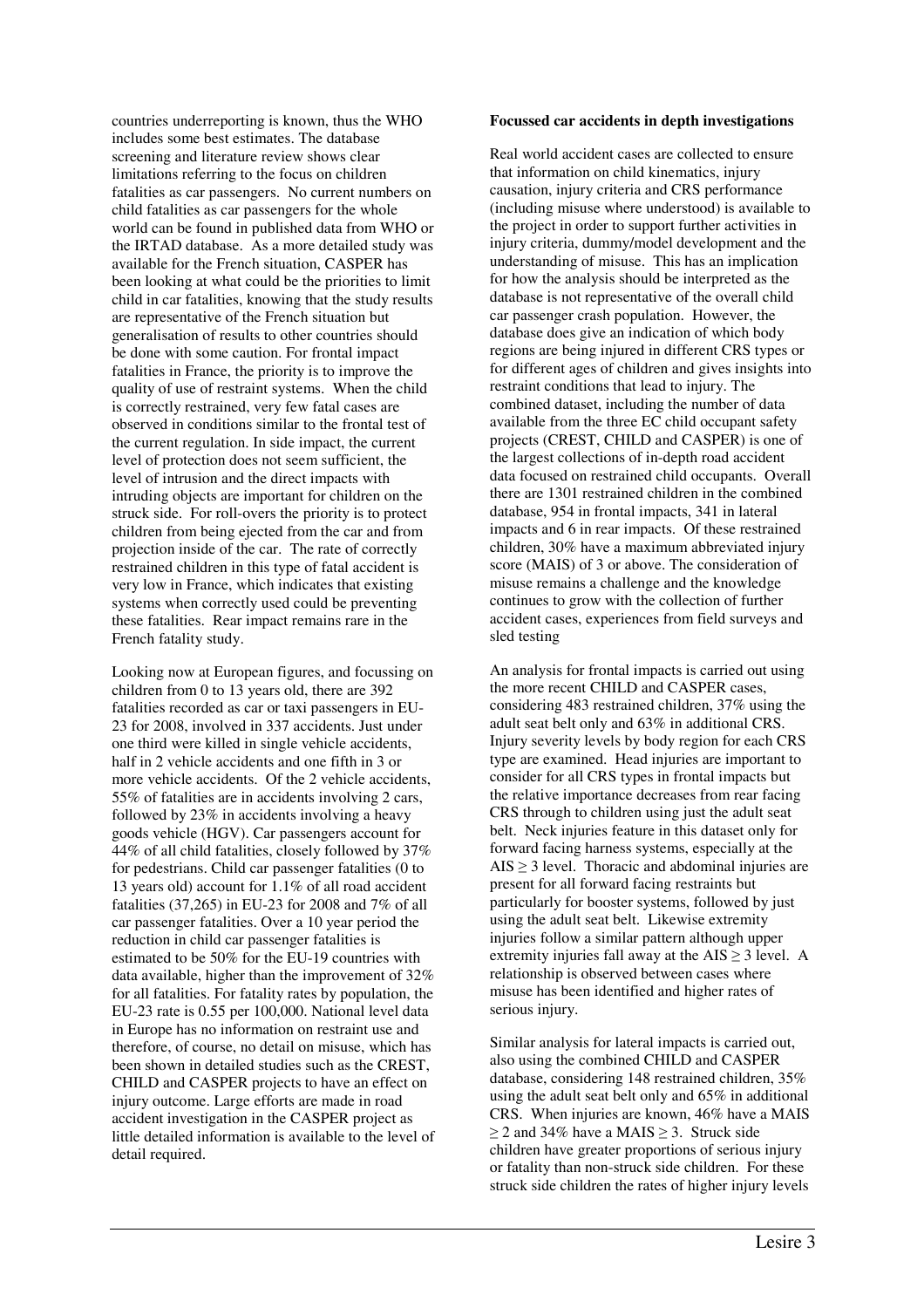are much higher when there is direct intrusion to the area in which they are seated. At over 300 mm of maximum intrusion, 68% of the 41 restrained children on the struck side are MAIS  $\geq$  2, 44% are  $MAIS > 4$  or have fatal injuries. Injury severity levels by body region for each CRS type are examined. For struck side children the head is the most important body region for all restraint types. At the  $AIS \geq 3$  level thoracic and lower extremity injury also feature for all restraint types except lower extremity for rear facing CRS. For the nonstruck side the number of injured children is low but a similar pattern to struck side children is evident with head, thoracic and lower extremity injuries.

# **Focussed accidents from other types (domestic, cyclists, pedestrians)**

This kind of accident, often offers more simple configurations than car accidents. The aim was to collect some of them and to check that they can contribute to the validation of the models built in the CASPER project and to further develop injury risk functions, as the method chosen is the reproduction through physical or virtual reconstructions of loads sustained by children during real car accidents. The involved project partners looked for interesting paediatric domestic, pedestrian and cyclist accidents to reconstruct, with the aim of getting more information about injury mechanisms and injury risk functions.

The database contains 25 domestic accidents, 16 pedestrian cases and 6 cyclist accident cases. As there was no experience with the simulation with dummy models of domestic accident cases, a validation of the method was necessary. Selected cases involved children of approximately 3 years of age, which is the age that corresponded at that time of the project to the only validated LS-Dyna FE Q dummy model. The simulation results show that the head a3ms and HIC values do not correlate in the same way as observed from car occupant tests. The data points from the simulation do not help for the development of injury risk functions for the head. The possible reasons are that the loading conditions are different for analysed domestic and car occupant accidents or that the dummy model is not suitable for reconstruction of this kind of accident or that the dummy, and the associated dummy model, are not validated for this type of loading condition. In a next step, drop tests with the physical dummy and dummy model were executed and compared. This comparison showed that the results were comparable.

Domestic cases were used with human body FEM head and neck models, not to validate these cases but to use them in addition with road cases in order to derive some head tolerance limits to specific

head injuries observed. That means that they used developed head neck finite element models to reconstruct numerically domestic and road accident cases and to extract some mechanical parameters like intra-cerebral pressure, von mises stress, energy etc. in order to correlate these parameters with the observed injuries.

# **FIELD DATA COLLECTION**

Activities in this area are all based on a common subject: the quality of CRS use. Two aspects were considered in the CASPER project, the first one focusing on sociological aspects of CRS use [4] in order to have a better understanding of parameters leading to situations not being the optimum in terms of protection of children, the second one on technical aspects of the restraint system use and misuse to see how could solutions be applied to enhance the situation [5]. These activities are completed by a dynamic testing program of misuse situations (described in the section Applications).

# **Report on social approach to child safety:**

The CASPER approach was to use different sociological methodologies in order to rapidly get information about the way parents behave with their children during car travel and about their belief and knowledge regarding road safety. First a questionnaire was developed to gather data on demographics, travel patterns, CRS use, child position in the car, but also information regarding how parents perceive the way they secure their children, the way they drive, how they choose the systems and what kind of improvement they expect. This questionnaire, distributed on-line, collected 998 answers throughout Europe. The survey gives trends about parents' behaviour and beliefs concerning road child safety. This approach by a questionnaire was completed by the focus group method. It is a technique involving the use of in-depth group interviews to gather detailed data and to understand how people construct their reality. In addition to the classical methods used, an electronic survey on a larger scale has been undertaken. For this, the form used for the field data collection was modified and translated into 5 languages to be used for a large scale electronic survey in Europe. Results were analysed focusing on Italian and French data for which both types of survey were available. As a summary of results it can be said that people generally over-estimate their driving capacities and their ability to correctly use restraint systems. ISOFIX is not known by a large majority of parents and better information on the right moment to switch from one system to the next one is necessary. Globally parents also find that CRS are complicated to use and they may allow their children to use only the seatbelt for short journeys, or if traveling in somebody else's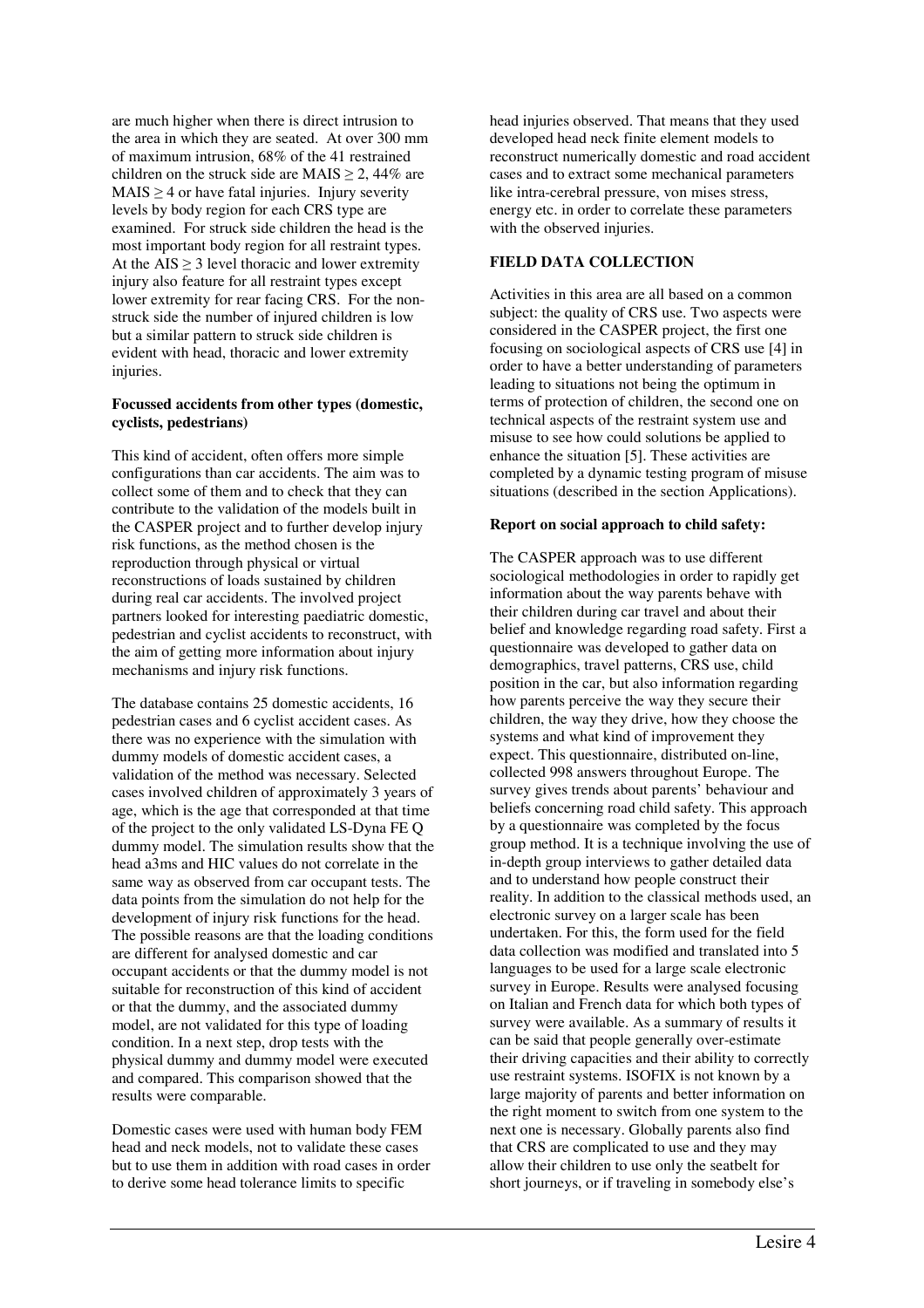car. Due to the co-operativeness and behaviour of the children in the car, 72% of parents answered that the presence of children can cause an accident. The focus group study insisted on the fact that external pressures such as time constraints can influence this behaviour of the parents. The focus group study also showed that though most of the parents answered in the survey that safety was a key factor, the comfort of the child was in fact paramount for the parents. CASPER has established a methodology to effectively conduct such focus groups regarding traveling with children. This approach could also be very efficiently completed by the observation of the real behaviour of parents in the everyday life through naturalistic studies.

# **Misuse studies**

Misuse of child seats is still a widespread and serious problem. This is true for all three studied regions (Berlin, Lyon and Naples) even if there were also significant regional differences, for example, a very high rate of non-use cases in Naples compared to other places. The main problem with the use of CRS is the correct belt path of the vehicle belt and the general installation of the child seat in the vehicle. Both problems could be prevented by the use of ISOFIX. Field studies have shown that less than 4% of the CRS were fixed with ISOFIX in the vehicle. The market penetration of this system is extremely low considering that the vehicle fleet equipment of ISOFIX anchorages was around 50% in 2011. External factors, such as the available time and the trip purpose, have influence on the securing quality. Parents want to secure their child correctly, but there is still a great need for the simplification of the usability of child seats.

Results collected in Lyon during the CHILD and CASPER surveys were compared with the aim to estimate the evolution in CRS usage and misuse. No significant difference was found in terms of appropriate use: more than 80% of appropriate use according to the weight of the children, the rate of inappropriate use being mainly due to a change of CRS too early for the child with similar patterns in 2003 and 2011. The average rate of misuse found was about 65% in 2011 (71% in 2003) which confirms that many children are still incorrectly secured in cars. The main differences between the two surveys concern forward facing systems with harness: installations of the children in this CRS group were better in 2011 than in 2003 with a decrease of some serious misuse, such as incorrect harness use. Regarding booster seats, the most frequent misuse situations were the same in 2011 and 2003, with the lower belt guides often not used and the chest part of the seatbelt under the arm (instead of having it on the clavicle). Most of these

misuse situations could probably be reduced by giving better information on the safety effect of misuse to parents.

Collaboration between CASPER and the Safety Road Institute of Belgium (IBSR) has resulted in an additional data collection conducted in different areas of Belgium. It took place in September 2011, with a complete study of the restraint conditions for 1500 children. Results at a global level show the same tendencies as in the other studies: many children are not correctly restrained, the use of CRS decreases a lot for children older than 6 years, and too many parents are not aware that the situation is not correct. For the first time the number of ISOFIX systems was large enough to compare "classical attachment CRS" and "ISOFIX systems". The use of ISOFIX is more common in big cities than in the countryside. The global rate of misuse with ISOFIX systems compared to the "classical" ones is 2.3 times lower. Considering only forward facing CRS with harness, the rate of misuse is nearly divided by 3 compared to the systems fixed by the seatbelt. The reduction of the proportion of misused systems is smaller but still visible on booster seats equipped with rigid ISOFIX anchorages compared to standard booster systems.

# **IMPROVEMENT AND DEVELOPMENT OF TOOLS**

# **Initial investigations for hardware and numerical tools**

Prior to any new development or improvement of the tools used for the evaluation of the performance of CRS, it was necessary to define the state of the art based on the knowledge from previous EC projects and to determine what were the priorities in terms of protection for children of different ages [6]. The objective of this work was to identify the various child injury mechanisms in frontal and lateral collisions and to determine the associated physical parameters, in order to provide injury risk curves or at least to recommend limits. Priorities are given in terms of injury mechanisms necessary to be reproduced in accident reconstructions and simulations both by child dummies, child dummy models and child human models. They are given for each dummy corresponding age and for the following body regions: head, neck, thorax and abdomen. As result of this analysis, a focus has been defined in the CASPER project on limits to be found on the head-neck segments for youngest children (6 weeks, 6 months, 1 year and 3 years) and on the abdomen and thorax for older children (3 and 6 years). Consequently, injury criteria are needed on these areas and corresponding injury mechanisms are integrated in the specification of child models.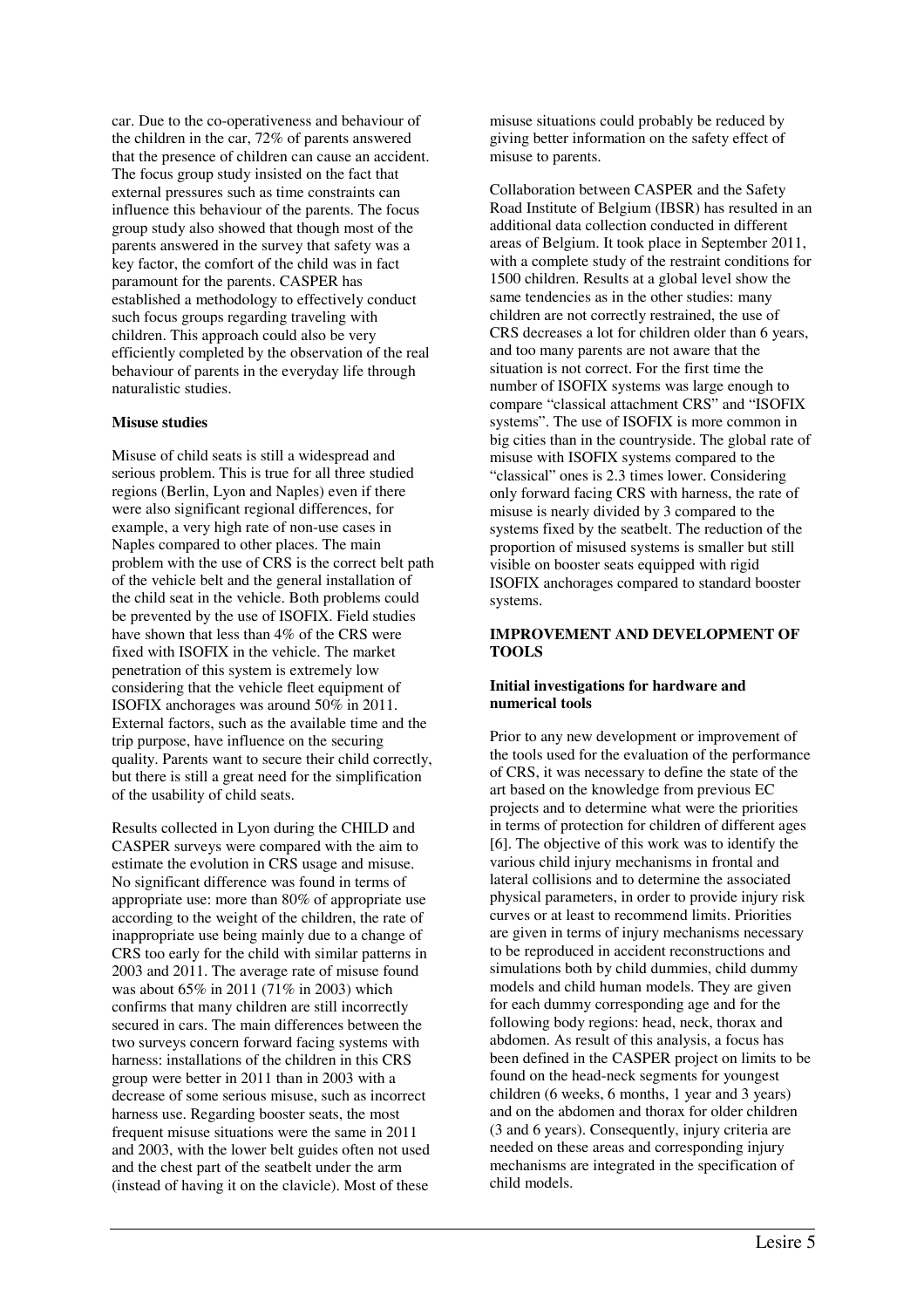#### **Dummy improvements**

Following the analysis of relevant injuries, it was found necessary to identify the shortcomings of the dummies then a prioritization was made and an estimation of the necessary work on the different items. Works were then focussed on the 3 main priorities [7,8]:

**Abdomen sensor system** The objective was to progress on the development of an abdominal sensor system that could be used to assess the risk of abdominal injury for the Q dummies. Of the three available solutions, one was selected by the project partners based on availability, forecasted acceptability and cost, and likelihood to be able to solve the identified shortcomings of these systems. The Abdominal Pressure Twin Sensors (APTS), originally developed and prototyped within the CHILD project were selected and further development work towards an industrialization of the sensor was conducted. The new work conducted in CASPER includes the characterization of the APTS in multiple loading scenarios, and the development of possible solutions to solve a number of shortcomings that were identified. Finite Element models of the sensors that were developed outside of the CASPER project were also used to support the sensor development phase. Candidate injury criteria were then evaluated based on the results from 17 accident reconstructions involving 19 instrumented dummies restrained by a three point belt. Injury risk curves were built for maximum pressure and pressure rate based criteria. The confidence intervals were found to be sensitive to the scaling approach, especially since injury and non-injury points were almost without overlap. Further work on the improvement of the risk curves is needed. It could include a study of the scaling assumptions between dummies and the addition of points based on further testing or comparison with PMHS data. Other perspectives include the quantification of the repeatability and reproducibility of the system, and the definition of in-dummy calibration procedures. The sensors were also implanted in the Q10 dummy and additional Q3 testing with shields and harness systems were performed.

**Evaluation of the lumbar spine stiffness** The stiffness of the lumbar spine is one of the parameters influencing the rotation of the pelvis under the lap strap and its subsequent penetration into the abdominal cavity. Physicians and physiotherapists think that the lumbar stiffness is too high. It is interesting to note that the lumbar spine stiffness is much lower in the P series than in the Q series. Overall, the spine stiffness (lumbar and thoracic) could affect the kinematics. Tests were performed on the Q3 dummy to evaluate its lumbar spine stiffness in flexion. The stiffness was

found to be similar to the stiffness of the HIII 3 Y.O. dummy. In the absence of better biomechanical reference, it was decided to take no further action on this issue and focus on the gap at the groin.

**Auxiliary equipment for Q dummies to improve belt interaction response** Several proposals were made to reduce the risk for the belt to lock itself into the gap at the groin of the Q3. Two proposals were selected for the current task: creation of a soft abdominal insert to fill the gap made of silicon, and reinforcement of the dummy suit realised with additional patches to be positioned as a prototype solution. Two prototypes were built. The prototypes can be used independently or together. These solutions are relatively generic and could be adapted to the Q6 or the Q10 if needed. An evaluation of the prototypes in sled tests was performed. It confirmed the interest of the solution to prevent the penetration of the belt in the gap at the groin. While it is believed that the gap issue should be tackled for the dummy used in future regulation, it must however be noted that even in the case of a successful and complete evaluation, more work will be needed to transform the prototypes into an industrial solution. It should be noted that ultimately, the influence of any dummy modifications proposed in this report should be investigated for repeatability and reproducibility. However, this is beyond the scope of the current task.

# **SIMULATION TOOLS**

#### **LS-DYNA dummy models**

In order to complete the Q-dummy FE model family Q, Q1,5 and Q6 dummy models were generated on the basis of the Q series physical dummies using information from the existing Q3 dummy model (e.g., material data) [9,10]. Component level and full dummy level's validations were performed to evaluate the FE model performance. The test conditions assumed are standard dummy certification tests. Compared with these physical test data generated, the model responses are satisfactory. For future model updates it is suggested to validate the performance in conditions that are closer to real crash configurations. Sled test data generated in CASPER might be used for this purpose if models of the sled set-up, including seats, are available. Prior to the development of the CASPER Q dummy models, model quality requirements were discussed at the beginning of the project with experts from the industry. It was decided to include in the development of the models suggestions from these discussions. The model has to be representative of the latest hardware level, and include correct implementation geometry, mass, inertia and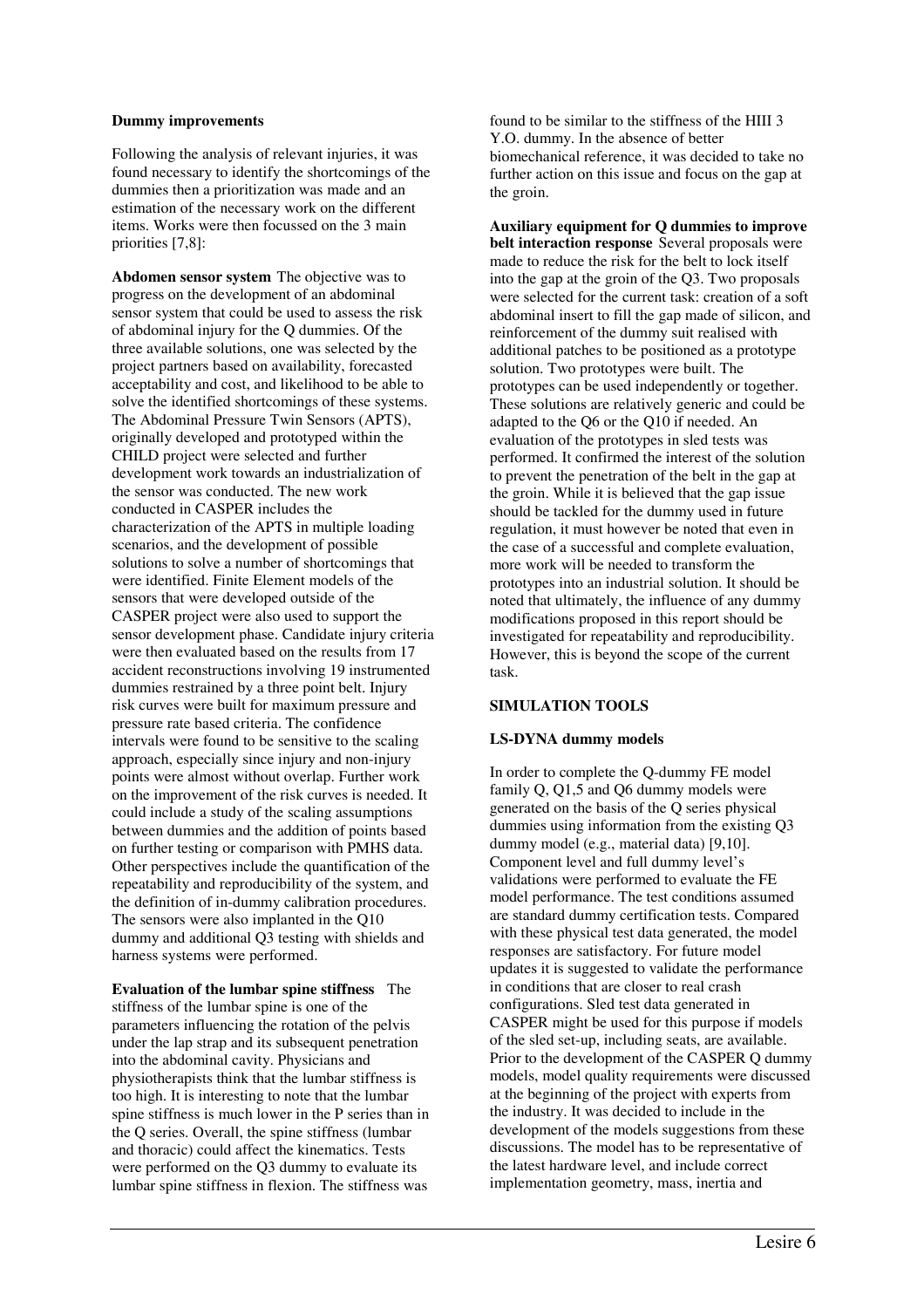material properties. The model has to be able to give response similar to the dummy sensors, and the required time step is approximately 1 microsecond without mass scaling. Once developed, it has to go through a detailed report of validation process based on dummy certification tests and simplified loading tests representing relevant loading conditions. In addition the modelling of a Q10 model was started.

**Q1 and Q1.5 FEM** The Q1 and Q1.5 models were created on the basis of the physical Q1 Dummy Rev B Dec 2008 and the physical Q1.5 dummy Rev B July 2009. The Q1 model was developed first and the Q1.5 was obtained by scaling and local remeshing from Q1. For both sizes a Beta V1.0 release model has been prepared. The model has been used by project partners in virtual testing procedures. More validation works are needed to improve the performance of the models and bring them to a tool usable by the industry.

**Q6 dummy model** The Q6 model was created on the basis of the physical Q6 Dummy Rev A Dec 2008. All the requirements were considered when developing the models as far as possible. On the simplified loading conditions it has to be remarked that no test data were available for the Q dummies. As CASPER did not have the budgets for generating such data this recommendation could not be fulfilled and validation is done only on the certification tests. It should be noted that they do include full scale dummy tests, assuming impacts on the thorax. A Beta V1.0 release model has been prepared. The model has been used for the determination of accident reconstruction scenarios prior to perform a physical test with dummy. It has also been used in the validation of side impact test procedure in combination with models of generic CRS and using the virtual test environment developed in CASPER.

**Q10 modelling works** At the end of the CASPER project, Q10 prototypes were recently delivered by the EU EPOCh project and the first Q10 CAD data were made available. During the 2 month extension of the project, works was initiated in CASPER with the aim to complete the Q dummy family. The development of the model of the Q10 mesh and assembly was started. This work has been based on the prototype version of the dummy, and characteristics used for this work are based on the Q6 material.

At the end, the following parts of Q10 models have been meshed and assembled: head, neck, neck shield, shoulder, chest, lumbar spine, chest deflection sensor (IR-TRACC) in frontal and lateral, upper and lower arms and upper and lower legs. The pelvis abdomen area was not meshed

during the CASPER project as last minute hardware changes did not allow sufficient time for completion. However, this work will be finished outside of the frame of the CASPER project. Then the model validation can be started with the first component tests such as certification tests are available. This work can only be finalized once the dummy becomes an industrial version.

# **Human body modelling**

The development of finite element models (FEM) of children was one of the aims of the CASPER project. Such models can be used as complementary tools to dummies in order to simulate the response of a child subjected to impact loading. One possible application for such models is the development of model based injury criteria and tolerance values by simulating the child response in accident configurations. It is similar in principle to the work performed using dummies and accident reconstructions in the CASPER project. The Consortium decided to focus on the models of the head-neck for youngest children (6 weeks, and 6 months, 1 year and 3 years) and on the abdomen and thorax for older children (3 and 6 years). Partners from different institutes were developing models of body segments that have to be merged to have complete human body models of different sizes. It was necessary to proceed step by step in order to ensure that all parts would be compatible, that the interface between parts would allow them to be meshed and that in the end different full body models would be able to be run. Once the size of the mathematical models for each body segment in terms of the anatomical structures have been defined, detailed anatomical [11] and mechanical properties [12] for development of the specified mathematical models were investigated.

**Child geometry for modelling purposes** This task aims to provide essential information related to children for external data but also for data on the geometry of bones and internal organs. Data were collected both from literature and by collecting missing data. The external geometry of 71 children have been measured and 29 anthropometric dimensions were taken for each leading to a total of more than 2800 measurements. This work is based on a measurement survey which allowed acquiring anthropometric data in two approaches: classical (sitting and standing measurements) and in a car, with different restraint systems. These data can be used to develop the corresponding numerical child body model. In particular, they could be used to develop the 6 years old numerical model using scaling technique. Results from this work could be considered for improvement of test procedures, dummies (and associated models), cars and CRS designs. Internal geometrical data of different ages were obtained from whole body CT scans. From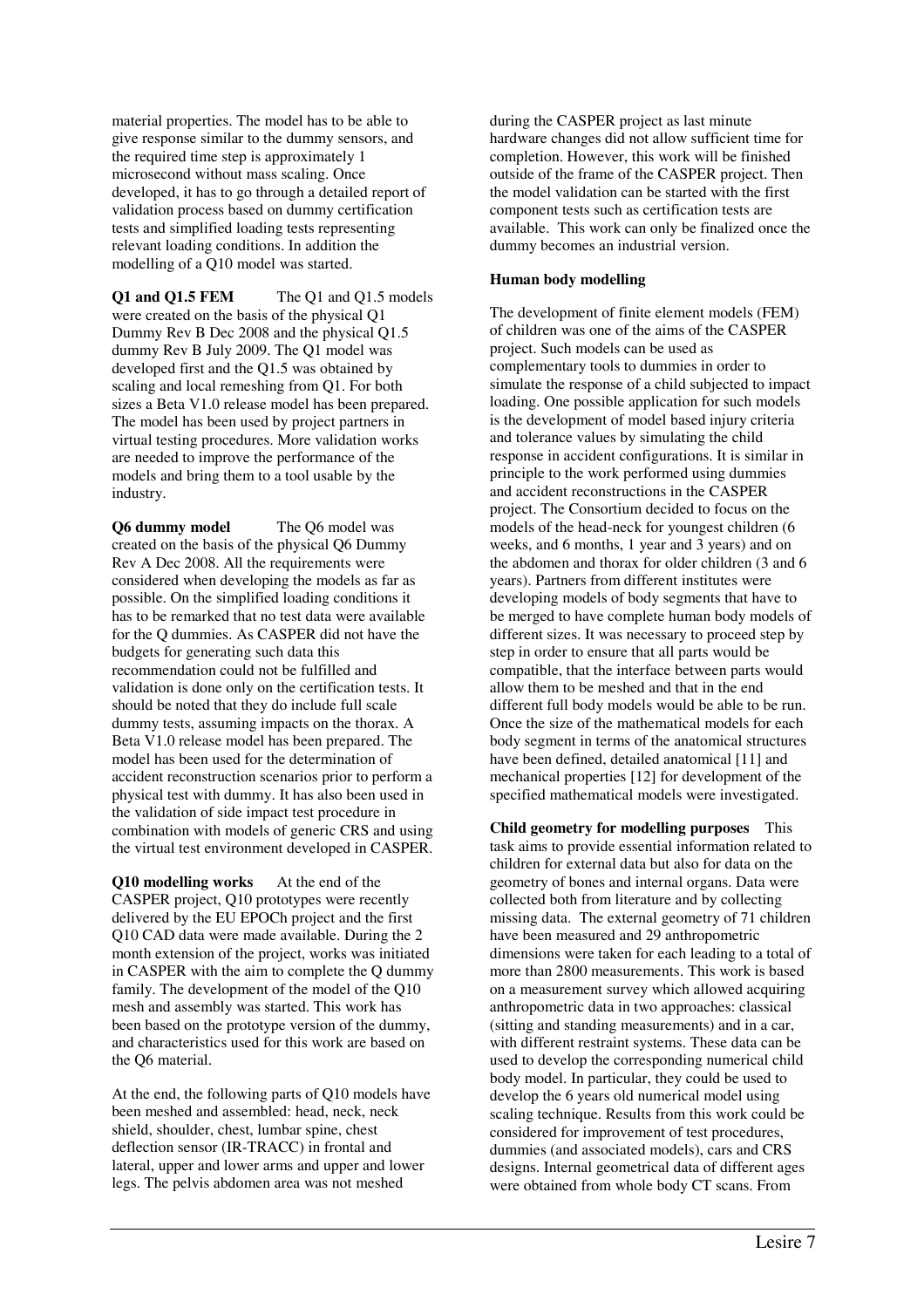anonym medical images of two subjects, the 3D geometry of the skin, bones, and the main soft organs has been reconstructed and transmitted to other CASPER partners in order to develop the corresponding numerical model.

**Report on child mechanical parameters** The objective was to provide data on the mechanical properties of children and validation data contributing to the development of specific human segments and whole body models per age. An indepth literature review has been performed and reported. Even if it is obvious that lots of data are missing, no experimental work on this item has been conducted in the CASPER project. Scaling methods have been used as far as possible to fill the lack of data. Starting points for a mechanical definition as well as sources of experimental data for validation of the segment model and human body models were listed. Mechanical properties for child body segments at different ages have been synthesized from the literature. It can be concluded that there is a lack of data and that biomechanical researches to characterize the child human body have to be strongly encouraged. It can also be stated that the data that exist has been helpful to proceed to a first generation of children body models for safety research purposes.

# **Finite Element Models (FEM) of children**

The objective was first to set child segment models based on the geometrical and mechanical properties for each child age under consideration. So partners have shared the work and body segments to be developed were head, neck, thorax, abdomen and lower legs. The coupling of the segment models has been organised as well by attributing to each institution a specific coupling issue. Finally the methodology for accident simulation has been set.

Mainly due to the late arrival of the complete bodies of child human models, and to their levels of validation, it has not been possible to propose numerical injury limits using complete child models on the different body segments to be protected per age groups as first planned. So partners have essentially worked with the body segments they have developed in order first to improve the response of the models and validate them against different scenarios. Loadings similar to the one of real accidents were used and applied on a model of a given body segment (head, abdomen, etc.). This allowed to show the sensitivity of the different parts of the child human body models to loading conditions and for some of them give an overview of what injury criteria could be achievable in future works. Some positioning tools for models have been developed in the project.

**6 week old human model** For this child's age, it was proposed to limit the development of FEM to the meshing of the head neck system of the six week old child (6 W.O.C.) [13]. The model developed in this project includes the main anatomical features of a newborn head. Concerning the neck, a simplified model was developed just to reproduce a global behaviour of this structure and to allow a good kinematics of the head. The developed 6 W.O.C. finite element head-neck model was based on the geometrical 3D reconstruction of slices obtained by CT scanners.

**6 month old human model**As for the 6 week old FEM, it was decided to focus on head and neck only for the development of a 6 month old child FEM (6 M.O.C.) [14]. The new finite element head model simulates closely the main anatomical features: skull, sutures, fontanel, falx, tentorium, subarachnoid space, scalp, cerebrum, cerebellum and brainstem. The neck model integrates the first thoracic vertebra, the seven cervical vertebrae, intervertebral discs and the upper and lower ligament system.

**1 year old human model** Body segments constituting this 1 year old child FEM have been developed separately by different partners and meshed after validation of the different parts. The starting point of the 1 Y.O.C. model is the DICOM data coming from an 11months 21 days old child. [14]. The new finite element head model simulates closely the main anatomical features: skull, falx, tentorium, subarachnoid space, scalp, cerebrum, cerebellum and brainstem. Based on a scan of a 1 YOC, the surfaces of each of the cervical vertebrae were reconstructed. The cervical vertebrae were modelled using shell elements, the intervertebral discs with brick elements and the ligaments with spring elements. The FE model of the 1 YOC upper and lower bodies was developed following the anatomical image as stated in the general description of this model. It includes a complete skeleton of the chest rib cage, the spine, and other bones such as humerus, ulna, radius, clavicle, pelvis, femurs, tibias, fibulas, foot bones. The main anatomical features of soft tissues and internal organs were represented with certain simplifications, especially for internal organs. The validity of the thorax model was evaluated by simulation of thorax frontal impact. Response of the thorax model is rather stiff, and there is needs for adjustments of soft tissue material properties. Meshing works have been conducted in order to obtain a complete body of 1YOC FEM. The developed model of the whole 1YOC body totals 99,168 elements, and the node number is 110,753. Mechanical properties have been implemented and complete body validations were initiated, to first check the robustness of the model. When possible,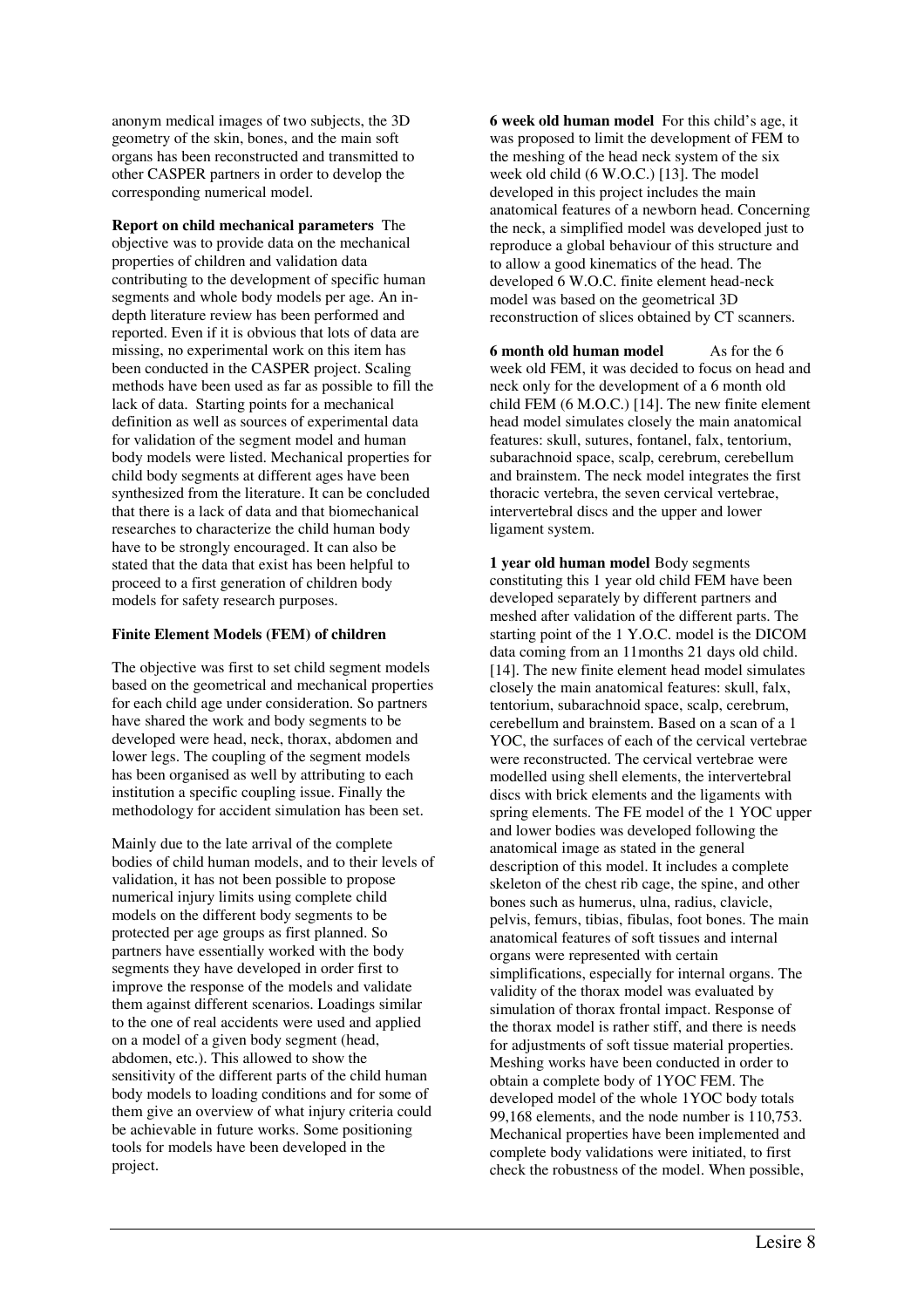real world accident cases physically reconstructed were used as input for the model for further validation.

**3 year old human model**As for the 1 YOC FEM, body segments of the 3 year old child FEM have been developed by different partners in the aim of merging them to obtain a complete body 3YOC FEM after the validation of the different parts. The starting point of this model is the geometry coming from DICOM data of a 3.25 years old child [15]. The complete model is composed about 170 000 elements. Concerning the 3 YOC head-neck FEM, 21 accident cases have been reconstructed (13 domestic accidents and 8 road accidents). For all reconstructed accidents global parameters have been calculated like HIC (using a dummy head FEM) and specific parameters like brain Von mises strain stress, pressure. Focussing on road accident cases reconstructed, the same conclusions can be done which can demonstrate the usefulness of finite element model to extract more specific mechanical parameters. The neck model integrates the first thoracic vertebra, the seven cervical vertebrae, intervertebral discs and the upper and lower ligament system. A detailed thorax and abdomen including lungs, kidneys, spleen, heart, liver, abdominal area, combined muscle, inner soft tissue, ribcage and thoracic vertebrae have been modelled. To define injury criteria for the abdominal area of the 3 year old child, the approach chosen was to compare the numerical dummy loads, measured in accident reconstruction cases taken from the CASPER database with the loads on the 3 YOC model. The correlating injuries occurred in the real accident would therefore be the basis for the injury criteria definition. The simulations with 3YOC model should show that the model is capable of estimating the abdominal injury risk. For the reconstruction with the 3yoc model, appropriate cases were chosen from the CASPER database with loads measured with the APTS and MFS systems. An attempt was undertaken to compare these both readings with the conclusion that no valid comparison is possible due to the complete different load sensing principles. The lower limbs model includes, femur, tibia, fibula, foot, pelvis, ligament system and flesh. After the validation work, the model has been coupled to the Head/Neck and to the Pelvis model. Simulation and validation work for the combined model were limited due to the late delivery of the body segments by the partners.

**6 year old human model** The objective was to develop a six years old child finite element model developed in this project in terms of meshing segment per segment [16]. The boundaries of the model (near the neck and the lower extremity) were

shared with the groups working on the neighbouring models. For simulation and validation work that purpose, the neighbouring segments have been simplified. The validation of the 6 YOC FEM has only been performed on the different body segments using simplified neighbouring body segments when a full body setup is needed for the simulation. No simulation test has been performed in the frame of the CASPER project with a 6 YOC fully FE complete body model. The development of a 6 Y.O.C has been done by scaling down existing adult FE head-neck model. With the 6 YOC headneck FEM 15 accident cases have been reconstructed, 3 domestic accidents and 12 road accidents. The neck model integrates the first thoracic vertebra, the seven cervical vertebrae, intervertebral discs and the upper and lower ligament system and has been established by scaling down the adult neck model developed previously. A finite element model of the abdomen and thorax of the 6 Y.O.C. was developed for the current project. It includes skeletal structures and major organs meshed using surface or solid elements. Its geometry was developed based on a combination of CT-scan data, average literature data and positioning data from a previous study. In particular, the spine was modified to account for the seated posture. Using material parameters from the literature, the model was run against 6 validation setups. These setups correspond to published datasets collected in two recent studies using child PMHS, and one study based on porcine testing. The setups include loading to the thorax and abdomen using various belts and one impactor. After adjustment of some of the material properties. the model was found able to approximate all test responses. A finite element model of the lower limbs of a 6 YOC was developed; It includes all bones, muscles and skin. Hip, knee, and ankle are modelled with the help of 6 DOF mathematical joints.

# **Multi-body full body human models** (MBM)

Multi-body human models are simpler to create and to use than the FEM. Their robustness is easier to achieve and the time needed to run a simulation is far lower than with FEM. For this reason it seemed interesting to develop child human MBM. The automotive industry can use such tools for a first validation of scenarios. Then FEM and physical tests can be useful to validate a chosen option, but the number of these tests can significantly be reduced by first using MBM.

2 sizes of MBM have been created in CASPER using for each similar techniques: a 6 Week old [13] and a 6 month old children [14]. As base model for the baby model the TNO's facet 50<sup>th</sup> percentile human occupant model was used and scaled down towards baby dimensions using the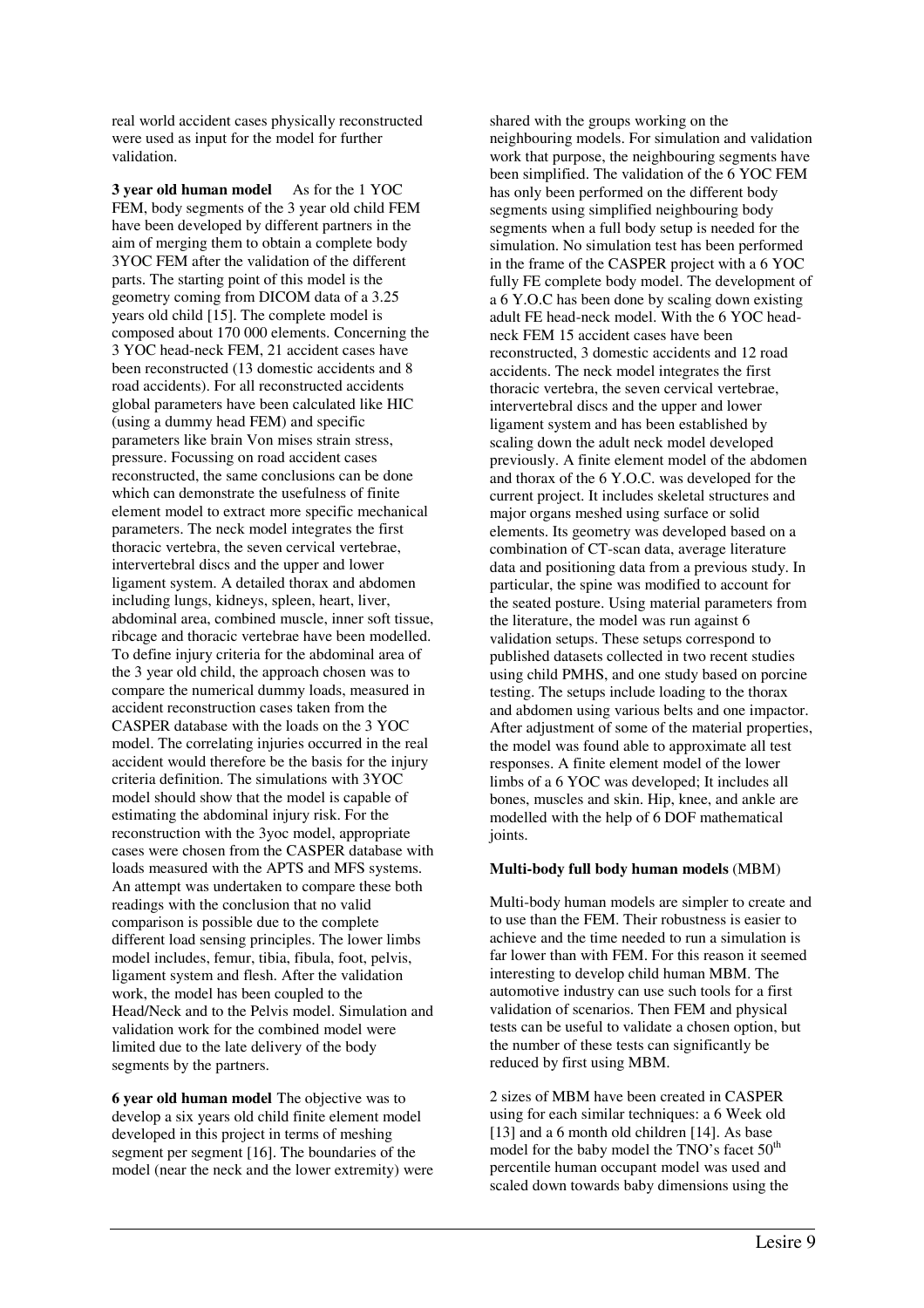MADYMO/Scaler. Since scaling from adult to children is not straightforward, a literature survey was performed to the mechanical properties (stiffness or force-displacement curves) and injury criteria for the body segments that are most vulnerable for babies in a car crash. Next, validation data were sought in order to validate the model's responses to impact. And finally, the robustness of the model was checked by performing simulations with the baby model in a group 0 seat. It was concluded that 2 robust and calculation time efficient baby models have been created. Mechanical properties and injury limits of the head, neck and thorax of babies between 0 and 3 months old are available. However, validation data of babies of this age are very limited. Scaling of validation tests of other age children would be needed to extensively validate this baby model.

# **APPLICATIONS**

# **Test procedures**

Within the CASPER project existing test procedures were reviewed with respect to their relevance and ability for improving safety taking into account accident data [17]. For frontal impact it was concluded that the test set-up as defined for the new European Regulation UN-ECE R129 sufficiently reflects the passive safety needs to maintain high levels of occupant protection. However, future activities should analyse modification of the seat cushion angle for booster type CRS. While the chosen seat cushion angle reflects average car conditions it might be worthwhile for booster type CRS to take into account worst case conditions which is expected to be more flat.

For rear impact no modifications are proposed as the current standard seems to offer appropriate safety performance. Regarding roll-over it is proposed to add an additional requirement for the head displacement. While the current criteria is just analysing the relative head displacement during roll it seems relevant to apply the same absolute limit as done for frontal impact regarding the head excursion limit in Z direction above CR point. It is proposed that a new threshold for maximum head excursion for all impact types should be negotiated between CRS and car manufacturers.

Finally CASPER supported the GRSP Informal Group on CRS while developing and validating a new side impact test procedure. This test procedure consists of a flat intruding panel and an accelerated test bench. Within the CASPER consortium two deceleration sled facilities and one acceleration sled facility were used to implement the test procedure. The new test procedure is sufficiently repeatable and reproducible. In addition it is adequately

challenging for products being on the market today, especially regarding dummy readings for the smallest dummy of the CRS age group and head containment for the largest dummy of the CRS age group. Especially the validation of the side impact test procedure was supported by simulations in addition to the testing. Furthermore the new frontal and lateral impact test procedures of the new ECE Regulation were implemented as FE models.

# **Injury risk functions for dummy approach**

Test procedures can be fully efficient only if some injury criteria are available. Once the CASPER accident reconstruction database was developed, available data from previous accident reconstruction programmes were imported. Quality checks for the input data were performed and when necessary, corrections took place. Then, 36 new full-scale reconstructions and 2 sled tests performed in the CASPER project were regularly uploaded. 70 datasets of dummy readings are available for frontal impact, distributed across all dummy sizes, and 23 for lateral impact with very few cases for small dummies, as the focus was made on Q3 and Q6. First draft of injury risk curves for Q dummies for frontal impact were presented in 2007 based on the results of the CHILD project. However, the risk curves for the neck were based on scaling of adult data. In addition risk curves for the abdomen and chest were missing. Based on accident reconstructions from the CREST, CHILD and CASPER projects, injury severity levels were paired with dummy reading results [18]. For the head in frontal impact conditions, reliable numbers of data points are available to derive injury risk curve with a high confidence using the survival method. For the neck in frontal impact conditions a trend for Q1 and Q1.5 dummies can be observed that scaled data from adult seems to describe the injury risk quite well. For the chest neither resultant acceleration nor the chest deflection seem to be injury risk predictive. For the chest compression this is likely caused by belt interaction problems of the Q dummies for 3-point belts and/or issues in the test with respect to the use of the chest compression sensor (e.g., wrong installation, wrong treatment of data).. The further developed APTS abdominal sensor shows good prediction of injury risk although the number of cases is still low. For lateral impact only an injury risk curve for head a3ms was derived. For the other body regions the number of cases with injuries is too low.

It is important to state that the developed injury risk limits are based on comparing Q dummy readings with injury severity and are therefore only applicable for Q dummies. However, the advantage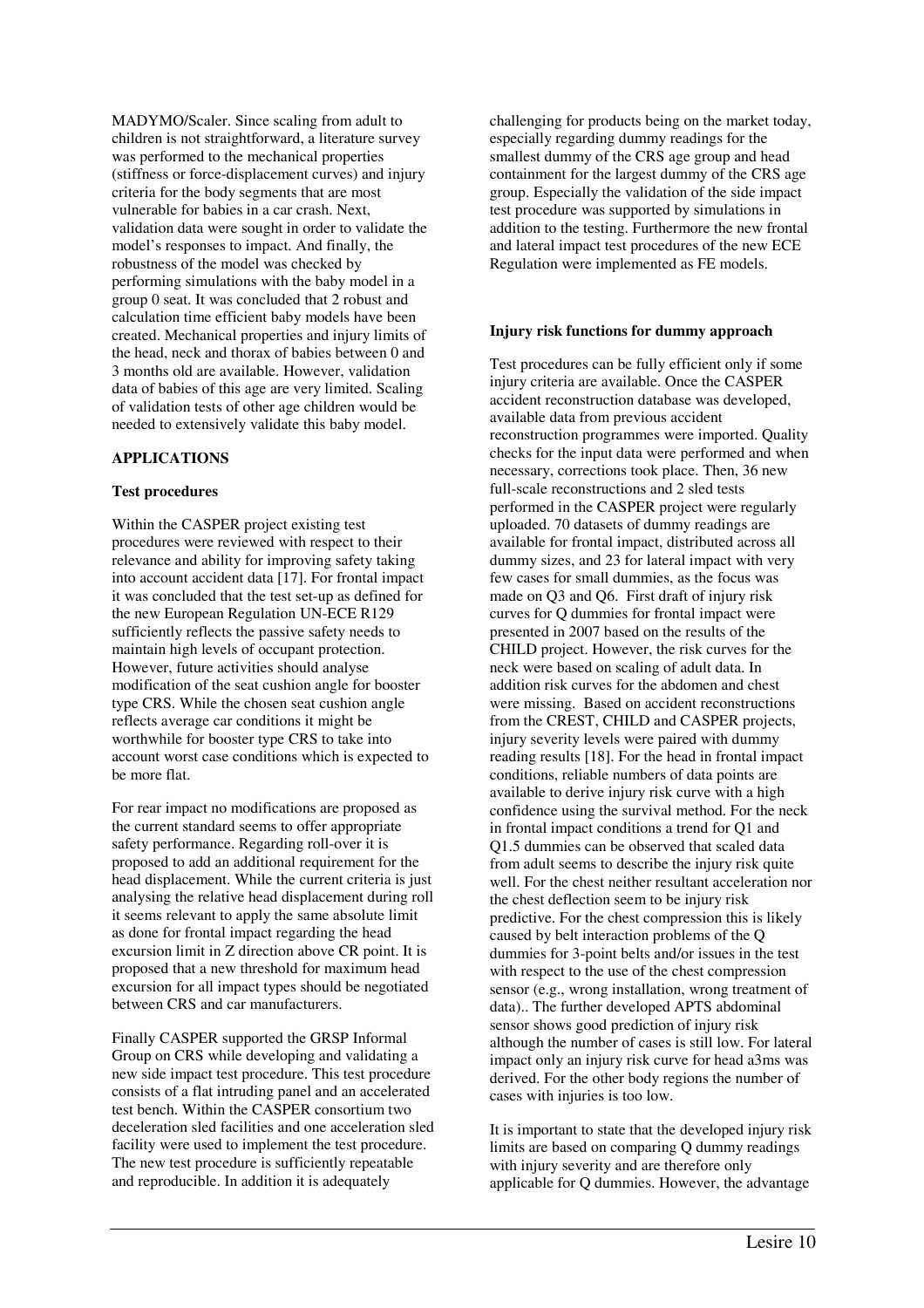of this approach is that no scaling between human and dummy is necessary because the curves were already derived using the tools they should be applied to.

The table below shows the proposed CASPER injury criteria. It has to be noticed that for the head injury limit, the value available was only applicable in case of head contact which is not the case with the new proposed one as it is based on injury cases that were almost equally distributed amongst contact and non-contact cases. The neck load limits

proposed by EEVC were based on the scaling of adult data, with the CASPER data it is possible to confirm the scaled data at least for Q1 and Q1.5. For Q3 and Q6 it is recommended to define limits based on the state of the art CRS performance in order not to allow worsening of the situation compared to today.

| Head<br>a3ms | HIC | FZ. | MY a3ms                 | deflect. n     | Neck Neck Chest Chest Abdome | Head<br>lateral<br>a3ms |
|--------------|-----|-----|-------------------------|----------------|------------------------------|-------------------------|
|              |     |     | Referenc O3 O3 O1 O1 O3 | O <sub>3</sub> | O <sub>3</sub>               | O <sub>3</sub>          |

e Dummy

| Unit                         | g   |        | kN                              | Nm                                   | g                                               | mm                                   | bar | G  |
|------------------------------|-----|--------|---------------------------------|--------------------------------------|-------------------------------------------------|--------------------------------------|-----|----|
| <b>CASPER</b><br>$20\%$ risk | 75  | $NR*$  | (no<br>injuries<br>below)       | N <sub>0</sub><br>sufficient<br>data | $NR*$ but<br>necessity<br>of limit for<br>chest | N <sub>0</sub><br>sufficient<br>data | 0.9 | 55 |
| <b>CASPER</b><br>50% risk    | 120 | $NR^*$ | 1.3<br>(only AIS<br>$3+ above)$ | N <sub>0</sub><br>sufficient<br>data | $NR*$ but<br>necessity<br>of limit for<br>chest | N <sub>0</sub><br>sufficient<br>data | 1.3 | 85 |

\* NR= Not recommended

Chest measurements remain an issue: biomechanically, a chest deflection based metrics is considered to deliver correlation with injury risks but the reconstruction results to date do not allow the collection of usable deflection data with confidence. Except for the head in frontal impact conditions the risk curves still suffer from a lack of data points. That means that further research is necessary to improve the confidence. This is particularly true for lateral impact.

# **Development of relevant parts for virtual test procedures**

Virtual modelling and testing will become more and more important for child safety development. Therefore all relevant parts for virtual frontal and lateral test procedures were developed in the CASPER project [17].

**Virtual test procedure** The virtual test procedure consists of separate parts. Therefore the parts for the simulation are also included in separate files. The benefit of this approach is that the main simulation file is easier to use. Changes in the separate files can be made simple; the files can

be easily exchanged and also be used for other simulations. The specific included files are the test bench, the belt anchorage, the ISOFIX anchorage, the sled belt system, the sled pulse, the Q dummy models, the CRS models and the impactor shape used for side impact. They can be easily included or excluded in the main file to analyse differences or to change between frontal and lateral impact. During the CASPER project the parts for the sled test environment were configured and now are available in the LS-Dyna code. First analyses with frontal, lateral and 30 degrees impact showed that they are useable. Also the comparisons between experimental and virtual test results under different test conditions are acceptable. Problems with the simulation stability mostly occur from solid material definitions in the dummy or CRS which are deformed too much under high severity impact conditions. Important for good virtual test results are well validated models, especially the dummy and CRS parts.

**Models of CRS** 3 sizes of generic models of CRS have been created in order to validate the different sizes of dummy and human models developed in the CASPER project: Group 0+, Group 1 and Group 2/3. All of them went through a validation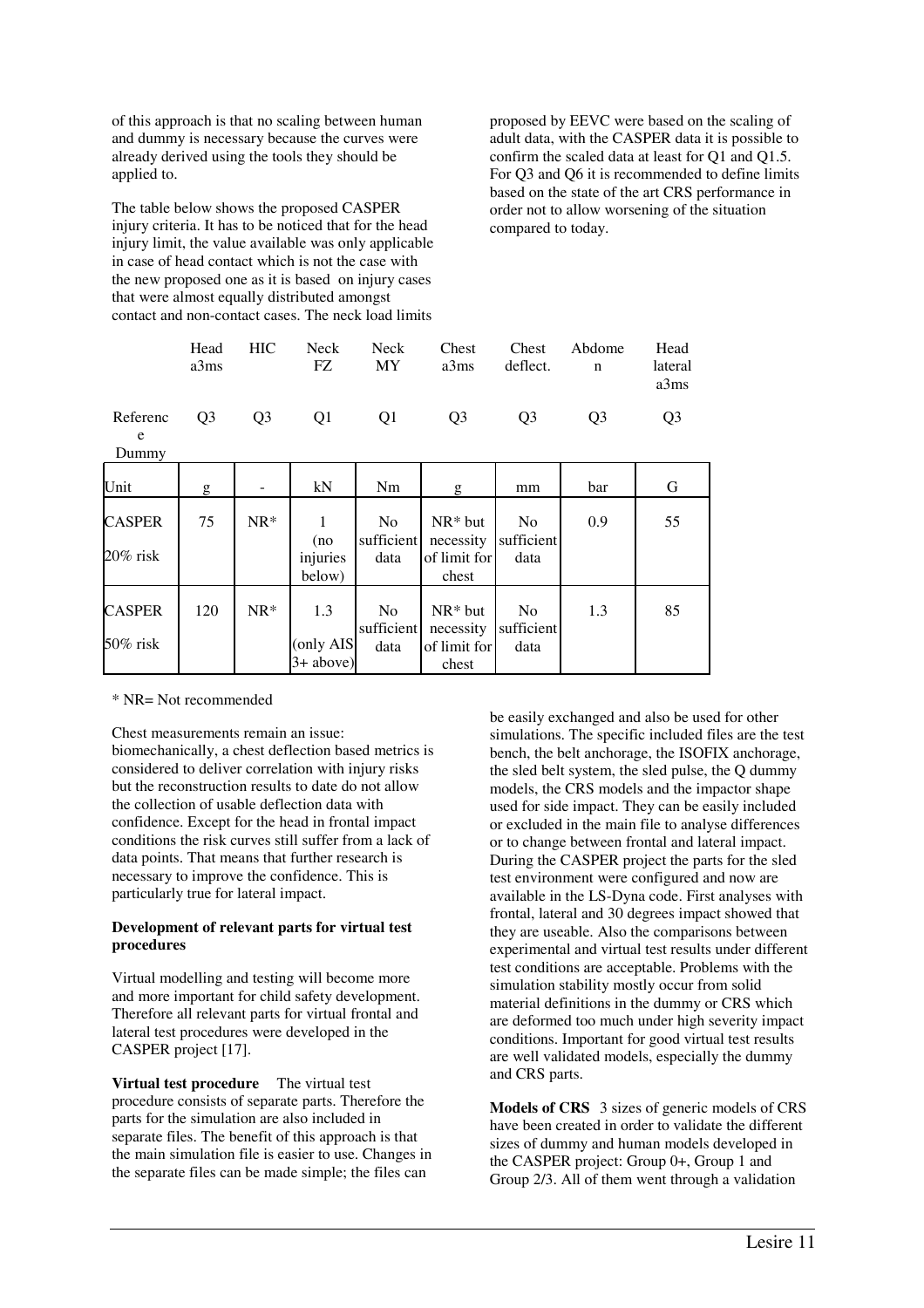process in combination with virtual test environment models. For each CRS the separate parts were meshed and assembled together and defined with basic materials. The basic seat parts such as cushion, backrest, head rest and covers were defined as elastic material. Sets with moveable parts are pre-defined to make a simple transformation and/or rotation possible, for example for the backrest and headrest adjustment. The dummy model is defined in the release posture and had to be positioned in the CRS model. The internal dummy positioning definition allows a simple positioning with a pre-processor. Similar to the dummy positioning via pre-simulations another pre-simulation is necessary for belt positioning.

#### **Misuse test program**

The performance of a CRS is strictly influenced by the quality of its use. During the CASPER project misuse of CRS has been observed in the field and tested dynamically, in order to evaluate the effect of these misuses on the protection of children. The study of the influence of 3 different types of misuse has been undertaken in CASPER: use of CRS not in accordance with the user manual instructions, dummy postural changes, and appropriateness of the restraint system. Each situation always being compared to results obtained in similar test conditions with a correctly used appropriate restraint system. The experience in CASPER has also shown the difficulties in running comparable field studies in different locations: it is necessary to define clear parameters for the assessment of misuse severity [5]. All subjective influences should be excluded as much as possible. It has to be remembered that results are only applicable to the tested configurations (CRS, dummy, type and severity of impact), but global tendencies can be outlined:

**Dummy behaviour:** dummies are not able to measure the full range of injury risks (e.g. effect of having the seatbelt twisted for children using a booster seat, excessive slack in harness, etc.).

**Dummy instrumentation:** in many cases, differentiating events using standard dummy readings is not an easy task. Films are helpful to see differences in global kinematics. Abdominal sensors are also good predictors to prevent injuries in this area. For the moment these sensors are not part of the standard equipment of Q series dummies but are at an advanced stage of prototypes.

**Inappropriate use:** The use of inappropriate CRS for children too young can lead to the ejection of the upper part (escape at the level of shoulders) or of the complete body from the CRS that can lead to serious injuries. This statement is mainly based on films combined with the knowledge that children

and child dummies behave differently in these conditions due to a difference of shoulder rigidity. When used with a larger dummy than it has been designed for, a CRS can show additional injury risks because of a higher head excursion (risk of head impact with vehicle interior), additionally there can be a risk of CRS structural integrity issues due to the overloading (depending on the CRS characteristics, only high quality products were tested in this series) leading to the risk of projection or ejection of the child and the CRS together. Tests conducted with a Q6 without CRS led to a dramatic increase in the abdominal pressure with a high risk of submarining compared to the same test performed with a CRS.

**Wrong use of practical functionalities:** can lead to misuse for which the effect varies from no visible effect to the total destruction of the CRS. The non-use of ISOFIX connectors on a booster seat does not decrease the level of protection considering dummy readings. On shell systems, misuse of ISOFIX connection or anti-rotation device lead to a higher global excursion and therefore a higher risk of impact of the child with the vehicle interior. In some cases, failure of the CRS base has been observed. It is important to remember that if tested CRS had been of a lower quality some integrity issues may have occurred.

**Postural effect:** when the child dummies are positioned in more relaxed (and more realistic) postures, the risk of sustaining serious injuries is higher for the head and for the abdomen. Some head impacts and seatbelt penetrations into the abdominal areas have been observed on films and dummy readings. In some postures, only the film is able to indicate that the dummy behaved differently than in the reference tests.

**Wrong seatbelt route on boosters:** is a critical misuse that leads to not restraining the upper part of the child dummy or to strong forces applied onto the lower rib cage and abdominal areas. When combined with postural situations, these misuse situations become even more critical for the safety of the considered children.

# **Possible solutions for CRS in terms of use**

The purpose of this report [19] is to provide applications and research results for the improvement of child protection systems. As well as considering the effect any CRS improvements would have on policies or any legislation that would need to be created or improved. The issue of cost and subsidies for child restraints is considered. Research on the effectiveness of interventions is reported and recommendations on future policies are made.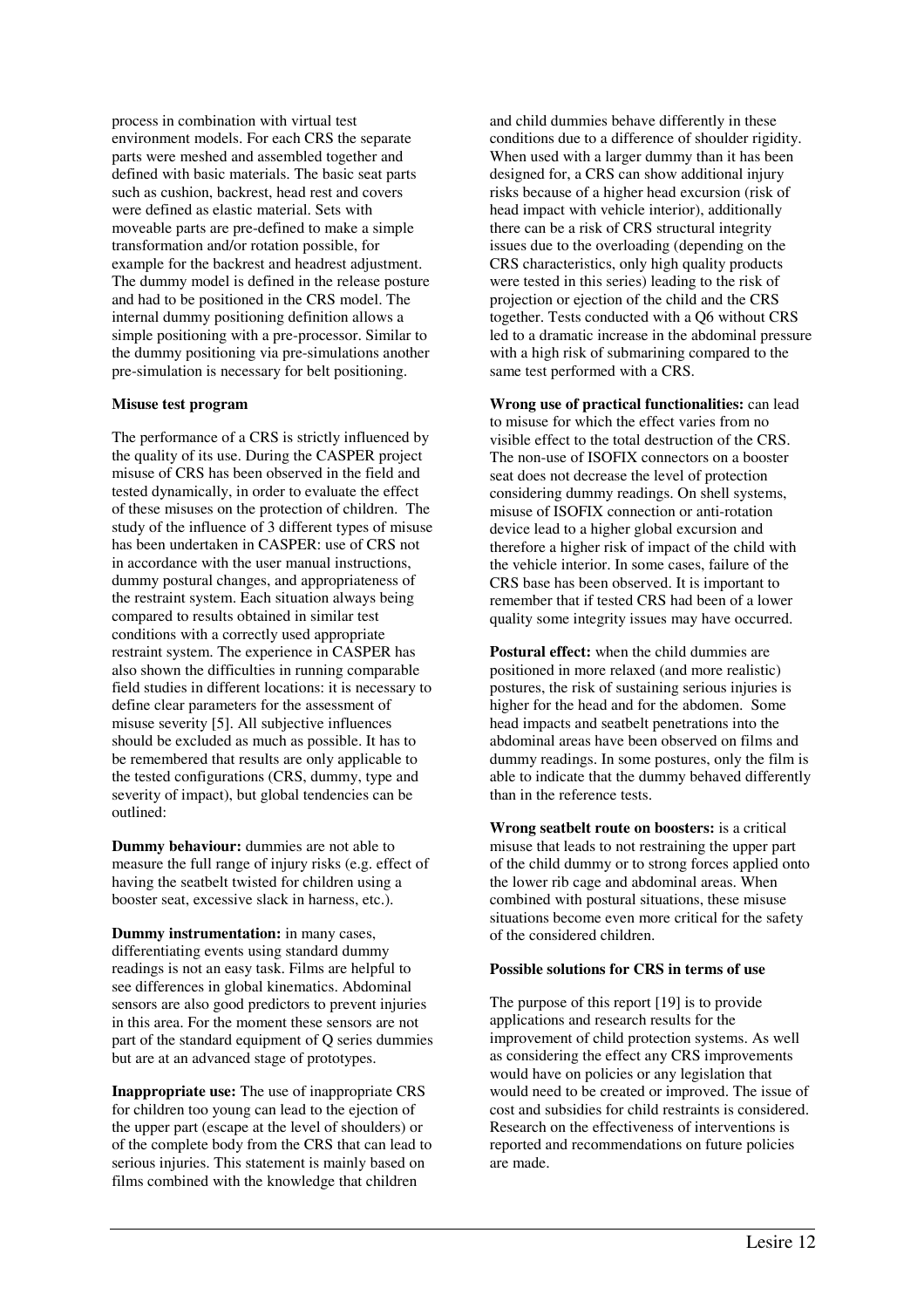Results from the sociological survey carried out as part of the CASPER project proved to be an extremely valuable resource, as many of the proposed solutions are based on information gathered in the survey. Recent statistics show that a large percentage of CRS are misused, this project aims to reduce this figure by implementing innovative designs and creating new legislation. To list some of the ways CRS are being misused: they are being incorrectly installed i.e. putting a rearward facing device in a forward facing position or incorrectly fastening the seatbelt to the device. Parents play a key role in child safety and this is researched in great depth within this project. Research was carried out in two ways: preventing these types of CRS misuse as well as researching other problems with CRS such as transporting children with disabilities. The proposed solutions are presented alongside any issues that might occur. One of the key areas of CRS improvement is Carto-CRS communication, this ties in with integrated CRS as the idea is to make CRS fully homologated for the car. ISOFIX involves having anchors built into the car which CRS can fix onto. The next step is to develop Car-to-CRS communication so that the CRS can benefit from the cars safety features. Car manufacturers can also build CRS directly into the car creating integrated CRS which are also considered in this document.

At the moment CRS are predominantly used in cars, however they could also be used in aeroplanes, trains and buses. Results would have then to be optimised for each of the different situations. During this project the CASPER consortium investigated and evaluated the systems which are currently available or currently being developed. This was done by analysing the demands and applications in terms of research, development and approval of CRS for child protection.

# **Communication**

It is very important to communicate to children that the correct use of the seatbelt is crucial for their safety and that it has to be combined with the use of a booster seat until their size is close to the one of adults. Messages for parents should start with the fact that children always need to be restrained while travelling in cars. The choice of an appropriate CRS, it's installation in the vehicle and the correct seatbelt route for children on boosters are essential requirements to guarantee the highest level protection for children. Some systems are easier to use than others, equipped with indicators telling if installation and adjustments of different parts are correct (such as ISOFIX). Of course, they still require a minimum of attention to be correctly installed and it's important to check their

compatibility with the vehicles in use before purchasing them.

# **Dummy and human models***:* **accident simulation methodology**

The objective was to use virtual reconstructions of real road traffic accidents as well as domestic accidents in order to calculate mechanical parameters for some relevant segments and to correlate these parameters with observed injuries. The methodology is applicable to investigate various injury mechanisms of child body segments, including the head, neck, thorax and abdominal injuries in different restraints, loading conditions, various age and size of children. The validity of the child segment models was expected to be evaluated by using available experimental data and accident data. Concerning road accidents reconstruction methodology with whole human body models, guidelines are provided for MBM of children.

For FEM child models, methodologies to define criteria for different body segments have been proposed, based on road accident case replications (loading conditions based on measurement from child dummy crash test were used to assess FEM and injury related parameters can be calculated from simulations) or on domestic accidents (fall cases simulation). Finally guidelines for whole body model reconstructions have been proposed in case of road accident reconstructions.

# **Numerical and experimental injury criteria**

Modelling children is not an easy task. Firstly, there is little data on the mechanical properties of the different anatomical structures for evident ethical reasons, which poses a real biofidelity problem for FEM. Furthermore, there is no available validation to date for the different body segment models and different children's ages. One of the only ways to overcome this lack of data is through the reconstruction of a large number of accidents. During the CASPER project some accidents were collected both domestic and road accidents per age. But even with a consequent effort of partners, the number of physical reconstructions is still too low to establish clear tolerance limits to specific injury mechanisms for all ages and all body segments. However several mechanical parameters were extracted from these finite element models, with the aim of identifying the mean criterion able to predict, for example, loss of consciousness and bone fractures.

The report "Synthesis on numerical and experimental injury criteria" [20] reports mechanical properties used and validations per segment and per age as used to determine as a first attempt injury criteria by reconstructing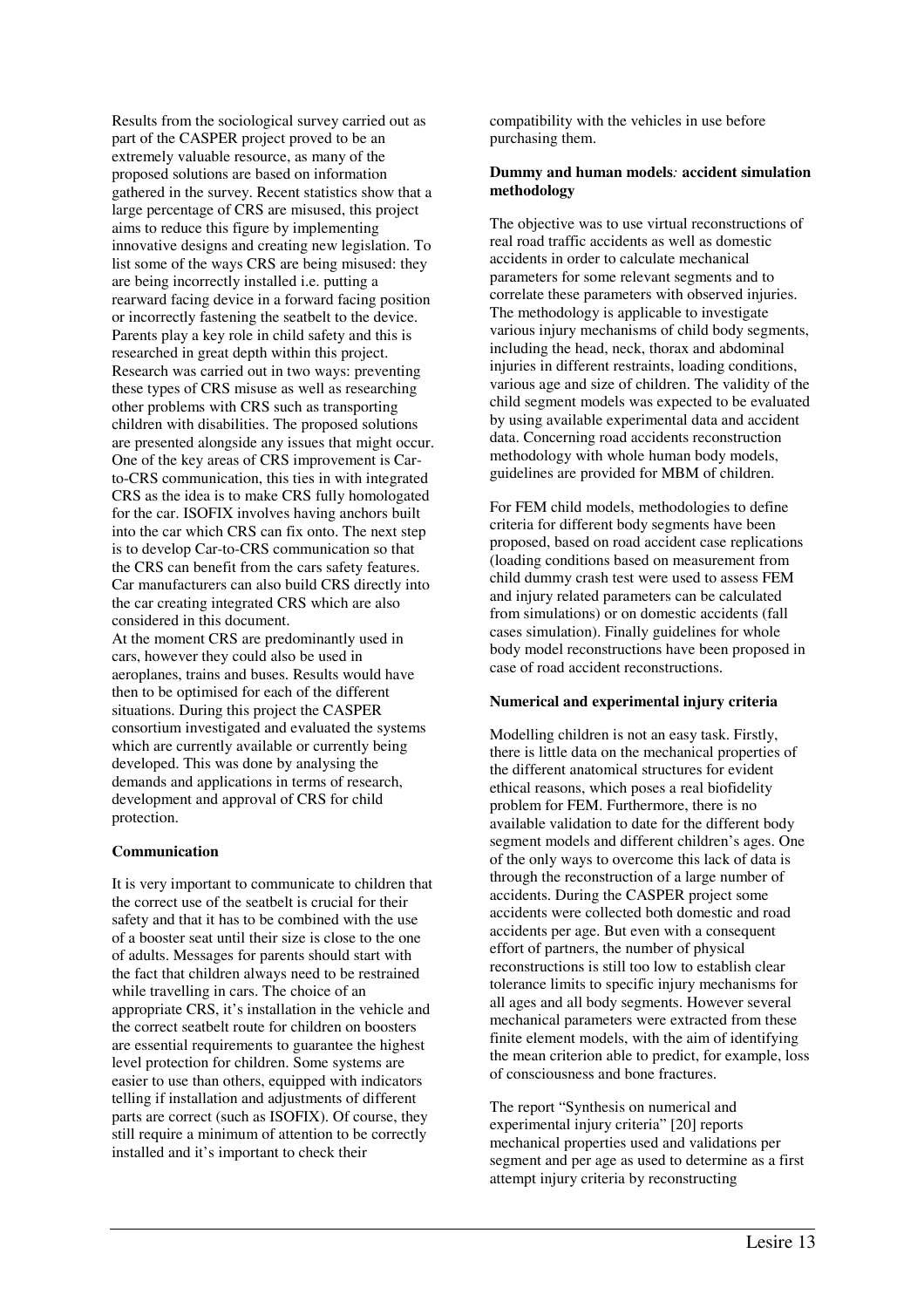numerically with the developed finite element models selected accidents (domestic and road accident cases).

Three focused analyses are proposed. The first concerns the 1YOC finite element model. It presents mechanical properties implemented under Ls-dyna code as well as road and domestic accident reconstructions results in order to establish some tolerance limits to specific head injury criteria. Then validation of the thorax, abdomen and lower limb are presented separately. Work undertaken with the complete meshed model are also presented in this report. The second part of this document aims to describe 3YOC FEM. It shows the validation performed on isolated body segments by partners. The last part focuses on the 6YOC FEM mechanical properties, validations and first attempt to tolerance limits. It ends with the presentation of the coupling of all segments that should lead to a whole 6YOC FEM.

# **CONCLUSION**

The growing demand for greater mobility in Europe has made individual transportation an essential feature of modern living. Children are more and more often transported in cars, even daily from home to school, and so the risk of becoming involved in an accident has consequently increased. Consequently, there is a big interest to encourage the deployment of innovative technologies that should lead to the introduction of safer products on the market. All available strategies should be applied in order to reduce the number of injured and killed children on the roads.

Thanks to increased knowledge in the field of injury mechanisms, the development of new designs for more efficient restraint systems and a better ease of use will become a high priority for the car and CRS manufacturers.

The CASPER project has defined the priorities to enable progress in this field of child occupant protection. The prevention of injuries resulting in a major permanent disability has important social implications, and more for children, but more generally the reduction of injury severity is correlated with lower cost of medical care and hence a lower social cost of accidents. CASPER is contributing to better protection of children by enhancing the development of designs, methods, tests, and tools that will reduce the risk of injuries. It was clear since the beginning of the project that CRS manufacturers and organisations such as ISO, IHRA, EEVC and all standards organisations were waiting for this information. With expectations being rather large it has been necessary to cover a lot of subjects. Globally, significant progress has been made during the CASPER project and most of the new knowledge acquired has already been

taken on board by the relative working groups. The establishing of an International working group for the revision of the standards for CRS approval has been a very good opportunity to have results from research projects integrated as soon as validated in the new proposals. The rather long process of improvement of the situation by the presence on the market of new protective devices has been shortened due to the rapid availability of results. The first CRSs answering all the new requirements could be already on the market only one year after the end of the project. Of course it will take time before these CRS represent a large proportion of CRS sales but having them developed and available is the first and necessary step for the improvement of the situation. This new generation of CRS will also improve the rate of correct use of systems as one of the requirements is to make them easier to install with clear indications of the correct use on the systems themselves. In parallel, requirements for the car manufacturers have also been introduced in the concept of these new CRS in order to ensure a better compatibility between CRS and vehicles.

This project has contributed to the harmonisation of passive safety research on child safety worldwide, and it has underlined that some of the issues such as abdominal injuries could be addressed. The methodology to do so is not only applicable in Europe, even if adaptations of the sensor to other dummies could be required. The harmonisation of the research methods and tools would enable the comparison of the situation in the different areas of the World. Effectively, it is well understood in developed countries that children when travelling in cars have to be restrained and how it has to be done. What is necessary here is to enhance the safety culture of parents so they do things in a better way. But what is also important (more important in terms of potential number of children to be saved) is to spread child safety worldwide and particularly in the emerging economies where motorization is growing at the greatest rate. This could also improve the cost effectiveness of regulations because the necessity for the car industry to comply with different regulations in various countries, as it is the case often now, can be avoided.

The short-term exploitation of the outputs of CASPER has to be communication and educational programs. It should be implemented by the application of methodologies and procedures for the development of improved child restraint systems, providing better protection for children in cars. In the medium and long term, the number of children killed or injured in cars should be considerably reduced if both communication/education and improvement of systems are conducted in parallel, so parents will